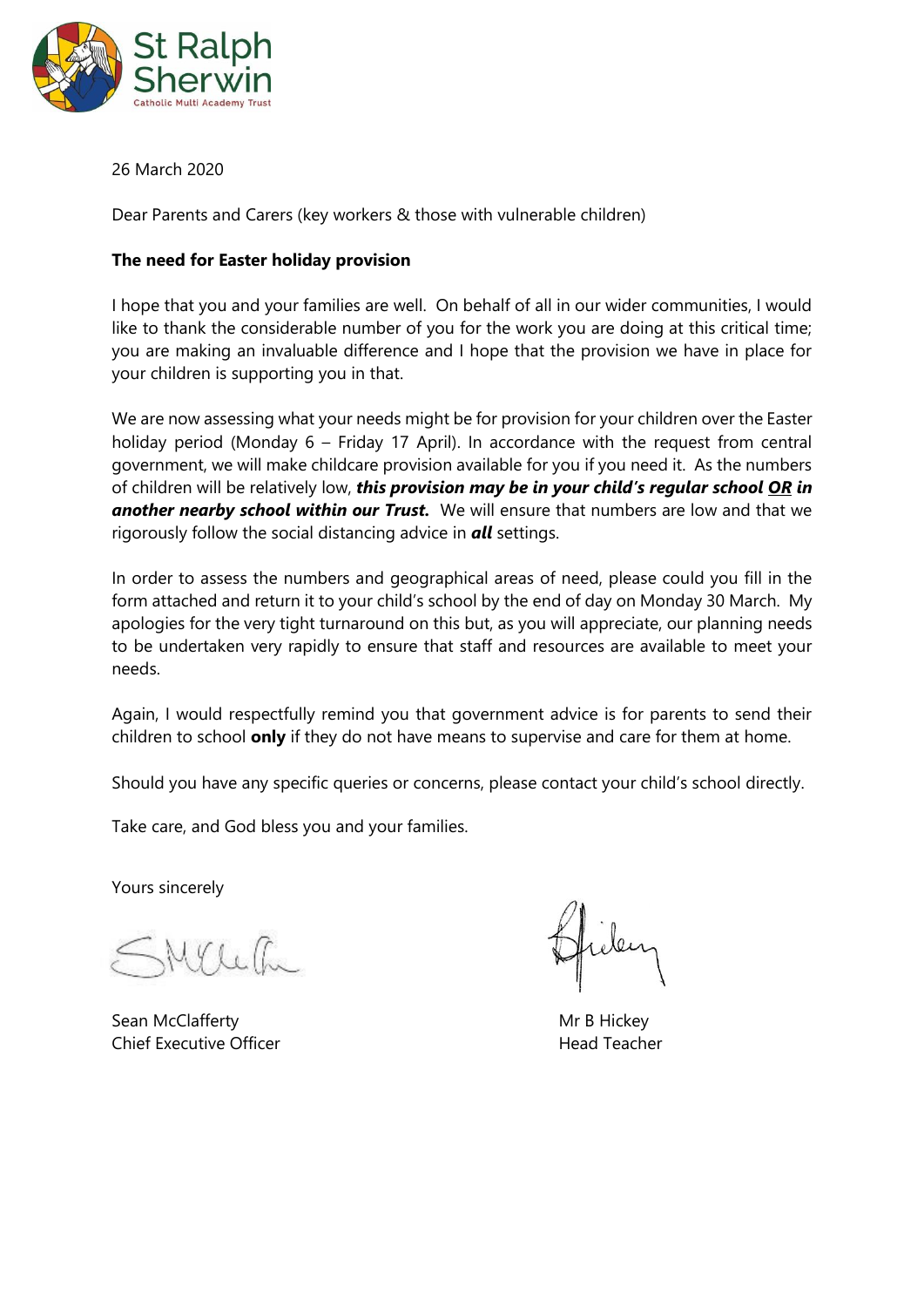

## **Declaration Form:**

To be completed by key worker parents and those of vulnerable children, where they need to continue to use childcare services over the Easter holidays

This form must be duly signed by parents in accordance with government directives:

I have read and understand the government guidelines regarding key/critical workers.

Please tick as appropriate:

- ❏ I/we have a profession which is on the list
- ❏ I/we am/are classed as a key worker(s)
- $\Box$  If needed, I/we can provide evidence of my/our role(s)
- ❏ I/we cannot make alternative arrangements for my/our child to isolate, as advised by the government

Please complete the table below stating which days you would require childcare within the school setting. **Opening times would be from 9.00am until 3.00pm.**